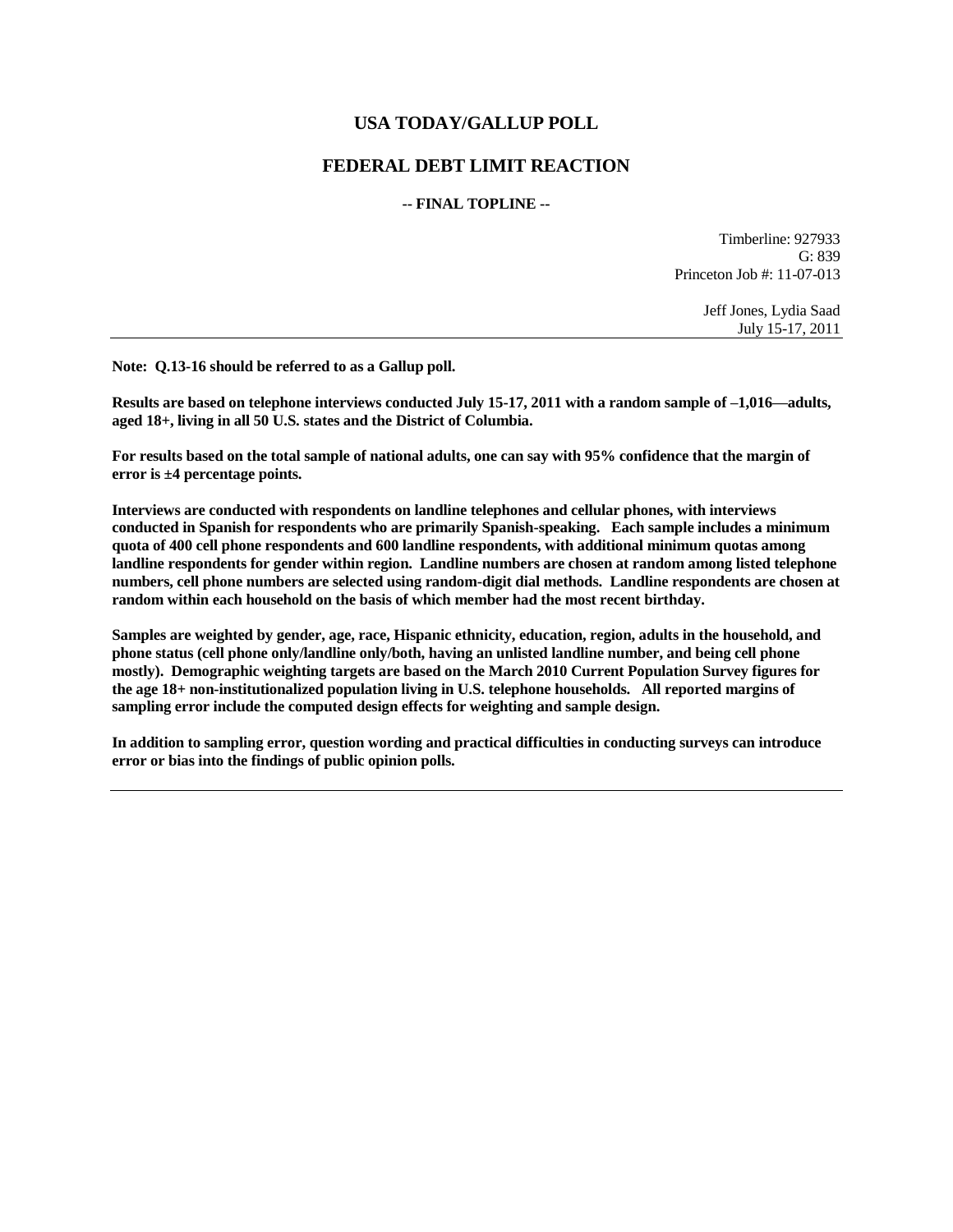| Do you think abortions should be legal under any circumstances, legal only under certain circumstances, or |
|------------------------------------------------------------------------------------------------------------|
| illegal in all circumstances?                                                                              |

|                   | Legal<br>under<br>any | Legal<br>under<br>certain | Illegal<br>in all | N <sub>o</sub><br>opinion |                   | Legal<br>under<br>any | Legal<br>under<br>certain | Illegal<br>in all | N <sub>o</sub><br>opinion |
|-------------------|-----------------------|---------------------------|-------------------|---------------------------|-------------------|-----------------------|---------------------------|-------------------|---------------------------|
| 2011 Jul 15-17    | 26                    | 51                        | 20                | 3                         | 1998 Jan 16-18    | 23                    | 59                        | 17                | 1                         |
|                   |                       |                           |                   |                           | 1997 Nov 6-9      | 26                    | 55                        | 17                | $\overline{2}$            |
| 2011 Jun 9-12     | 26                    | 52                        | 21                | 1                         | 1997 Aug 12-13    | 22                    | 61                        | 15                | $\overline{2}$            |
| 2011 May 5-8      | 27                    | 50                        | 22                | $\overline{c}$            | 1996 Sep 20-22 ^  | 24                    | 52                        | 17                | $\overline{7}$            |
| 2010 May 3-6      | 24                    | 54                        | 19                | 3                         | 1996 Jul 25-28    | 25                    | 58                        | 15                | $\overline{2}$            |
| 2009 Jul 17-19    | 21                    | 57                        | 18                | 4                         | 1995 Sep 22-24    | 31                    | 54                        | 12                | 3                         |
| 2009 May 7-10     | 22                    | 53                        | 23                | $\overline{c}$            | 1995 Feb 24-26    | 33                    | 50                        | 15                | $\overline{2}$            |
| 2008 May 8-11     | 28                    | 54                        | 17                | $\overline{2}$            | 1994 Sep 6-7      | 33                    | 52                        | 13                | $\overline{c}$            |
| 2007 May 10-13    | 26                    | 55                        | 18                | $\mathbf{1}$              | 1994 Mar 28-30    | 31                    | 51                        | 15                | 3                         |
| 2006 May 8-11     | 30                    | 53                        | 15                | $\overline{c}$            | 1993 Mar 12-14    | 32                    | 51                        | 13                | 4                         |
| 2005 Nov 11-13    | 26                    | 56                        | 16                | $\overline{2}$            | 1992 Jul 23-24 ^† | 34                    | 48                        | 15                | 3                         |
| 2005 Jun 24-26    | 24                    | 55                        | 20                | $\mathbf{1}$              | 1992 Jan 16-19    | 31                    | 53                        | 14                | $\overline{c}$            |
| 2005 May 2-5      | 23                    | 53                        | 22                | $\overline{c}$            | 1991 Sep 5-8      | 33                    | 49                        | 14                | 4                         |
| 2005 Mar 21-23    | 23                    | 55                        | 20                | $\overline{2}$            | 1991 May 30-Jun 2 | 32                    | 50                        | 17                | 1                         |
| 2004 May 2-4      | 24                    | 56                        | 19                | $\mathbf{1}$              | 1990 Apr 5-20     | 31                    | 53                        | 12                | 4                         |
| 2003 Oct 24-26    | 26                    | 55                        | 17                | 2                         | 1989 Jul 6-9      | 29                    | 51                        | 17                | 3                         |
| 2003 May 5-7      | 23                    | 57                        | 19                | $\mathbf{1}$              | 1989 Jul 6-7      | 29                    | 51                        | 17                | $\overline{3}$            |
| 2003 Jan 10-12    | 24                    | 57                        | 18                | $\mathbf{1}$              | 1989 Apr 12-13 †  | 27                    | 50                        | 18                | 5                         |
| 2002 May 6-9      | 25                    | 51                        | 22                | $\overline{c}$            | 1988 Sep 25-Oct 1 | 24                    | 57                        | 17                | $\overline{2}$            |
| 2002 Mar 22-24    | 27                    | 53                        | 19                | $\mathbf{1}$              | 1985 Jan 3-4 †    | 21                    | 55                        | 21                | 3                         |
| 2002 Feb 8-10     | 26                    | 54                        | 18                | $\overline{2}$            | 1983 Jun 24-27    | 23                    | 58                        | 16                | 3                         |
| 2001 Aug 10-12    | 26                    | 56                        | 17                | $\mathbf{1}$              | 1981 May 8-11     | 23                    | 52                        | 21                | 4                         |
| 2001 May 10-14    | 26                    | 58                        | 15                | $\mathbf{1}$              | 1980 Jul 11-14    | 25                    | 53                        | 18                | 4                         |
| 2001 Mar 26-28    | 26                    | 51                        | 18                | 5                         | 1979 Feb 23-26    | 22                    | 54                        | 19                | 5                         |
| 2000 Mar 30-Apr 2 | 28                    | 51                        | 19                | $\overline{2}$            | 1977 Dec 9-12     | 22                    | 55                        | 19                | 4                         |
| 2000 Jan 13-16    | 26                    | 56                        | 15                | 3                         | 1975 Apr 4-7      | 21                    | 54                        | 22                | 3                         |
| 1999 Apr 30-May 2 | 27                    | 55                        | 16                | $\overline{2}$            |                   |                       |                           |                   |                           |

^ Based on registered voters.

† Gallup/Newsweek poll.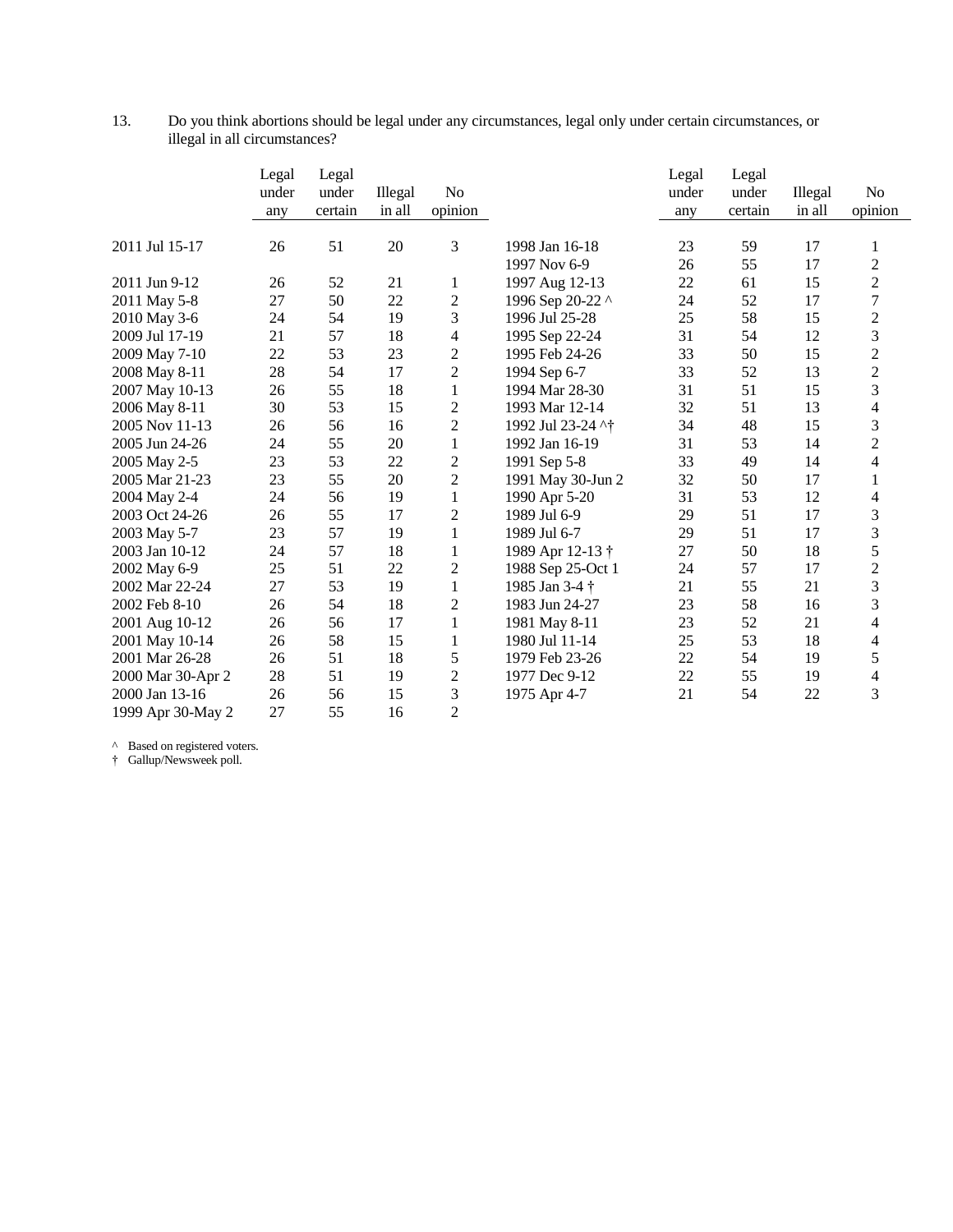14. *(Asked of those who say abortion should be legal under certain circumstances)* Do you think abortion should be legal in most circumstances or only in a few circumstances?

# **COMBINED RESPONSES (Q.13-14): BASED ON FULL SAMPLE**

| in a few<br>in all<br>under any<br>under most<br>No<br>opinion<br>circumstances<br>circumstances<br>circumstances<br>circumstances<br>2011 Jul 15-17<br>26<br>13<br>38<br>20<br>$\overline{4}$<br>38<br>$\boldsymbol{2}$<br>2011 Jun 9-12<br>26<br>12<br>21<br>$\mathfrak{Z}$<br>27<br>22<br>2011 May 5-8<br>10<br>39<br>5<br>15<br>19<br>24<br>37<br>2010 May 3-6<br>$\overline{6}$<br>21<br>13<br>42<br>18<br>2009 Jul 17-19<br>3<br>22<br>15<br>37<br>23<br>2009 May 7-10<br>3<br>28<br>40<br>17<br>13<br>2008 May 8-11<br>$\mathbf{1}$<br>26<br>15<br>40<br>18<br>2007 May 10-13<br>$\mathfrak{Z}$<br>30<br>39<br>15<br>13<br>2006 May 8-11<br>3<br>26<br>39<br>2005 Nov 11-13<br>16<br>16<br>20<br>$\,1\,$<br>2005 Jun 24-26<br>24<br>15<br>40<br>$\mathfrak{Z}$<br>23<br>22<br>2005 May 2-5<br>12<br>40<br>20<br>$\overline{4}$<br>23<br>39<br>2005 Mar 21-23<br>14<br>$\overline{c}$<br>24<br>13<br>42<br>19<br>2004 May 2-4 |                | Legal | Legal | Legal only | Illegal |   |
|-------------------------------------------------------------------------------------------------------------------------------------------------------------------------------------------------------------------------------------------------------------------------------------------------------------------------------------------------------------------------------------------------------------------------------------------------------------------------------------------------------------------------------------------------------------------------------------------------------------------------------------------------------------------------------------------------------------------------------------------------------------------------------------------------------------------------------------------------------------------------------------------------------------------------------------|----------------|-------|-------|------------|---------|---|
|                                                                                                                                                                                                                                                                                                                                                                                                                                                                                                                                                                                                                                                                                                                                                                                                                                                                                                                                     |                |       |       |            |         |   |
|                                                                                                                                                                                                                                                                                                                                                                                                                                                                                                                                                                                                                                                                                                                                                                                                                                                                                                                                     |                |       |       |            |         |   |
|                                                                                                                                                                                                                                                                                                                                                                                                                                                                                                                                                                                                                                                                                                                                                                                                                                                                                                                                     |                |       |       |            |         |   |
|                                                                                                                                                                                                                                                                                                                                                                                                                                                                                                                                                                                                                                                                                                                                                                                                                                                                                                                                     |                |       |       |            |         |   |
|                                                                                                                                                                                                                                                                                                                                                                                                                                                                                                                                                                                                                                                                                                                                                                                                                                                                                                                                     |                |       |       |            |         |   |
|                                                                                                                                                                                                                                                                                                                                                                                                                                                                                                                                                                                                                                                                                                                                                                                                                                                                                                                                     |                |       |       |            |         |   |
|                                                                                                                                                                                                                                                                                                                                                                                                                                                                                                                                                                                                                                                                                                                                                                                                                                                                                                                                     |                |       |       |            |         |   |
|                                                                                                                                                                                                                                                                                                                                                                                                                                                                                                                                                                                                                                                                                                                                                                                                                                                                                                                                     |                |       |       |            |         |   |
|                                                                                                                                                                                                                                                                                                                                                                                                                                                                                                                                                                                                                                                                                                                                                                                                                                                                                                                                     |                |       |       |            |         |   |
|                                                                                                                                                                                                                                                                                                                                                                                                                                                                                                                                                                                                                                                                                                                                                                                                                                                                                                                                     |                |       |       |            |         |   |
|                                                                                                                                                                                                                                                                                                                                                                                                                                                                                                                                                                                                                                                                                                                                                                                                                                                                                                                                     |                |       |       |            |         |   |
|                                                                                                                                                                                                                                                                                                                                                                                                                                                                                                                                                                                                                                                                                                                                                                                                                                                                                                                                     |                |       |       |            |         |   |
|                                                                                                                                                                                                                                                                                                                                                                                                                                                                                                                                                                                                                                                                                                                                                                                                                                                                                                                                     |                |       |       |            |         |   |
|                                                                                                                                                                                                                                                                                                                                                                                                                                                                                                                                                                                                                                                                                                                                                                                                                                                                                                                                     |                |       |       |            |         |   |
|                                                                                                                                                                                                                                                                                                                                                                                                                                                                                                                                                                                                                                                                                                                                                                                                                                                                                                                                     |                |       |       |            |         |   |
|                                                                                                                                                                                                                                                                                                                                                                                                                                                                                                                                                                                                                                                                                                                                                                                                                                                                                                                                     |                |       |       |            |         |   |
|                                                                                                                                                                                                                                                                                                                                                                                                                                                                                                                                                                                                                                                                                                                                                                                                                                                                                                                                     |                |       |       |            |         |   |
|                                                                                                                                                                                                                                                                                                                                                                                                                                                                                                                                                                                                                                                                                                                                                                                                                                                                                                                                     |                |       |       |            |         |   |
|                                                                                                                                                                                                                                                                                                                                                                                                                                                                                                                                                                                                                                                                                                                                                                                                                                                                                                                                     | 2003 Oct 24-26 | 26    | 14    | 40         | 17      | 3 |
| 23<br>15<br>42<br>19<br>$\,1\,$<br>2003 May 5-7                                                                                                                                                                                                                                                                                                                                                                                                                                                                                                                                                                                                                                                                                                                                                                                                                                                                                     |                |       |       |            |         |   |
| 24<br>42<br>18<br>2003 Jan 10-12<br>14                                                                                                                                                                                                                                                                                                                                                                                                                                                                                                                                                                                                                                                                                                                                                                                                                                                                                              |                |       |       |            |         |   |
| $\frac{2}{2}$<br>12<br>39<br>22<br>25<br>2002 May 6-9                                                                                                                                                                                                                                                                                                                                                                                                                                                                                                                                                                                                                                                                                                                                                                                                                                                                               |                |       |       |            |         |   |
| $\overline{\mathbf{c}}$<br>12<br>40<br>19<br>2002 Mar 22-24<br>27                                                                                                                                                                                                                                                                                                                                                                                                                                                                                                                                                                                                                                                                                                                                                                                                                                                                   |                |       |       |            |         |   |
| $\overline{c}$<br>12<br>43<br>17<br>26<br>2001 Aug 10-12                                                                                                                                                                                                                                                                                                                                                                                                                                                                                                                                                                                                                                                                                                                                                                                                                                                                            |                |       |       |            |         |   |
| 3<br>26<br>15<br>41<br>15<br>2001 May 10-14                                                                                                                                                                                                                                                                                                                                                                                                                                                                                                                                                                                                                                                                                                                                                                                                                                                                                         |                |       |       |            |         |   |
| 5<br>13<br>38<br>18<br>2001 Mar 26-28<br>26                                                                                                                                                                                                                                                                                                                                                                                                                                                                                                                                                                                                                                                                                                                                                                                                                                                                                         |                |       |       |            |         |   |
| 28<br>38<br>19<br>$\overline{4}$<br>2000 Mar 30-Apr 2<br>11                                                                                                                                                                                                                                                                                                                                                                                                                                                                                                                                                                                                                                                                                                                                                                                                                                                                         |                |       |       |            |         |   |
| $\mathfrak{Z}$<br>26<br>17<br>39<br>15<br>2000 Jan 13-16                                                                                                                                                                                                                                                                                                                                                                                                                                                                                                                                                                                                                                                                                                                                                                                                                                                                            |                |       |       |            |         |   |
| 3<br>12<br>27<br>42<br>1999 Apr 30-May 2<br>16                                                                                                                                                                                                                                                                                                                                                                                                                                                                                                                                                                                                                                                                                                                                                                                                                                                                                      |                |       |       |            |         |   |
| $\overline{c}$<br>23<br>42<br>17<br>16<br>1998 Jan 16-18                                                                                                                                                                                                                                                                                                                                                                                                                                                                                                                                                                                                                                                                                                                                                                                                                                                                            |                |       |       |            |         |   |
| $\overline{c}$<br>15<br>40<br>17<br>1997 Nov 6-9<br>26                                                                                                                                                                                                                                                                                                                                                                                                                                                                                                                                                                                                                                                                                                                                                                                                                                                                              |                |       |       |            |         |   |
| 3<br>22<br>12<br>48<br>15<br>1997 Aug 12-13                                                                                                                                                                                                                                                                                                                                                                                                                                                                                                                                                                                                                                                                                                                                                                                                                                                                                         |                |       |       |            |         |   |
| 25<br>13<br>$\overline{4}$<br>43<br>15<br>1996 Jul 25-28                                                                                                                                                                                                                                                                                                                                                                                                                                                                                                                                                                                                                                                                                                                                                                                                                                                                            |                |       |       |            |         |   |
| 31<br>39<br>$\overline{4}$<br>1995 Sep 22-24<br>14<br>12                                                                                                                                                                                                                                                                                                                                                                                                                                                                                                                                                                                                                                                                                                                                                                                                                                                                            |                |       |       |            |         |   |
| 3<br>1995 Feb 24-26<br>32<br>9<br>41<br>15                                                                                                                                                                                                                                                                                                                                                                                                                                                                                                                                                                                                                                                                                                                                                                                                                                                                                          |                |       |       |            |         |   |
| 3<br>33<br>13<br>38<br>13<br>1994 Sep 6-7                                                                                                                                                                                                                                                                                                                                                                                                                                                                                                                                                                                                                                                                                                                                                                                                                                                                                           |                |       |       |            |         |   |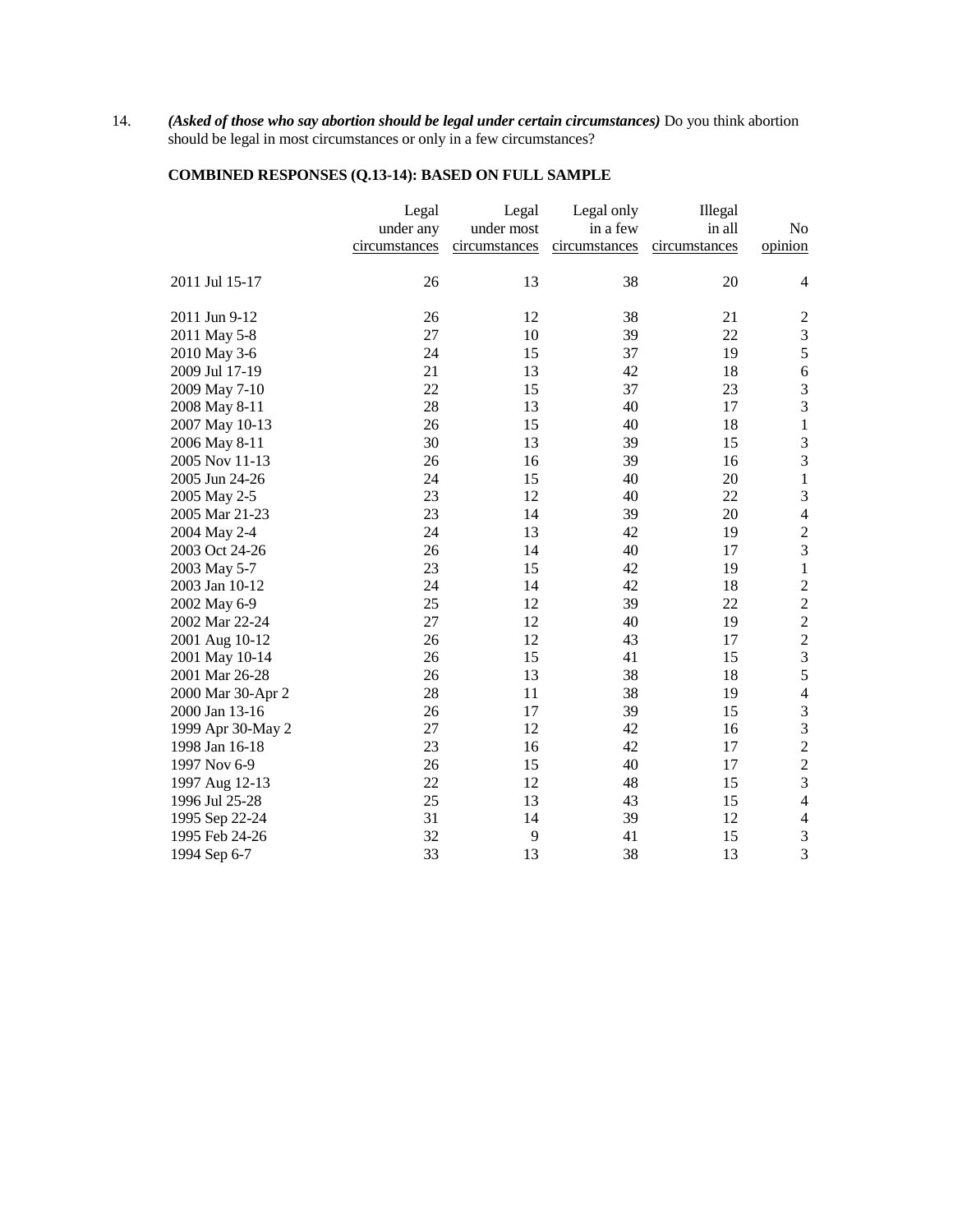15. Next, do you favor or oppose each of the following proposals. How about -- [ITEMS A-D ROTATED, THEN ITEMS E-G ROTATED]

| 2011 Jul 15-17<br>(sorted by "favor")                                                                                                                                                                                       | Favor         | <b>Oppose</b> |
|-----------------------------------------------------------------------------------------------------------------------------------------------------------------------------------------------------------------------------|---------------|---------------|
|                                                                                                                                                                                                                             | $\frac{0}{0}$ | $\%$          |
| A law requiring doctors to inform patients about certain possible risks of abortion before<br>performing the procedure                                                                                                      | 87            | 11            |
| A law requiring women under 18 to get parental consent for any abortion                                                                                                                                                     | 71            | 27            |
| A law requiring women seeking abortions to wait 24 hours before having the procedure<br>done                                                                                                                                | 69            | 28            |
| A law which would make it illegal to perform a specific abortion procedure conducted in<br>the last sixmonths of pregnancy known as a "partial birth abortion," except in cases<br>necessary to save the life of the mother | 64            | 31            |
| A law requiring women seeking an abortion to be shown an ultrasound image of her fetus<br>at least 24 hours before the procedure                                                                                            | 50            | 46            |
| A law allowing pharmacists and health providers to opt out of providing medicine or<br>surgical procedures that result in abortion                                                                                          | 46            | 51            |
| A law prohibiting health clinics that provide abortion services from receiving any federal<br>funds                                                                                                                         | 40            | 57            |

## **FULL TRENDS: ABORTION PROPOSALS**

### **A. A law requiring women seeking abortions to wait 24 hours before having the procedure done**

|                                                    | Favor          | <b>Jppose</b>  | No opinion  |
|----------------------------------------------------|----------------|----------------|-------------|
| 2011 Jul 15-17                                     | 69             | 28             | 3           |
| 2003 Jan 10-12<br>1996 Jul 25-28<br>1992 Jan 16-19 | 78<br>74<br>73 | 19<br>22<br>23 | 3<br>4<br>4 |

### **B. A law requiring women under 18 to get parental consent for any abortion**

|                | Favor | Oppose | No opinion |
|----------------|-------|--------|------------|
| 2011 Jul 15-17 | 71    | 27     | 2          |
| 2005 Nov 11-13 | 69    | 28     | 3          |
| 2003 Jan 10-12 | 73    | 24     | 3          |
| 1996 Jul 25-28 | 74    | 23     | 3          |
| 1992 Jan 16-19 | 70    | 23     | $\tau$     |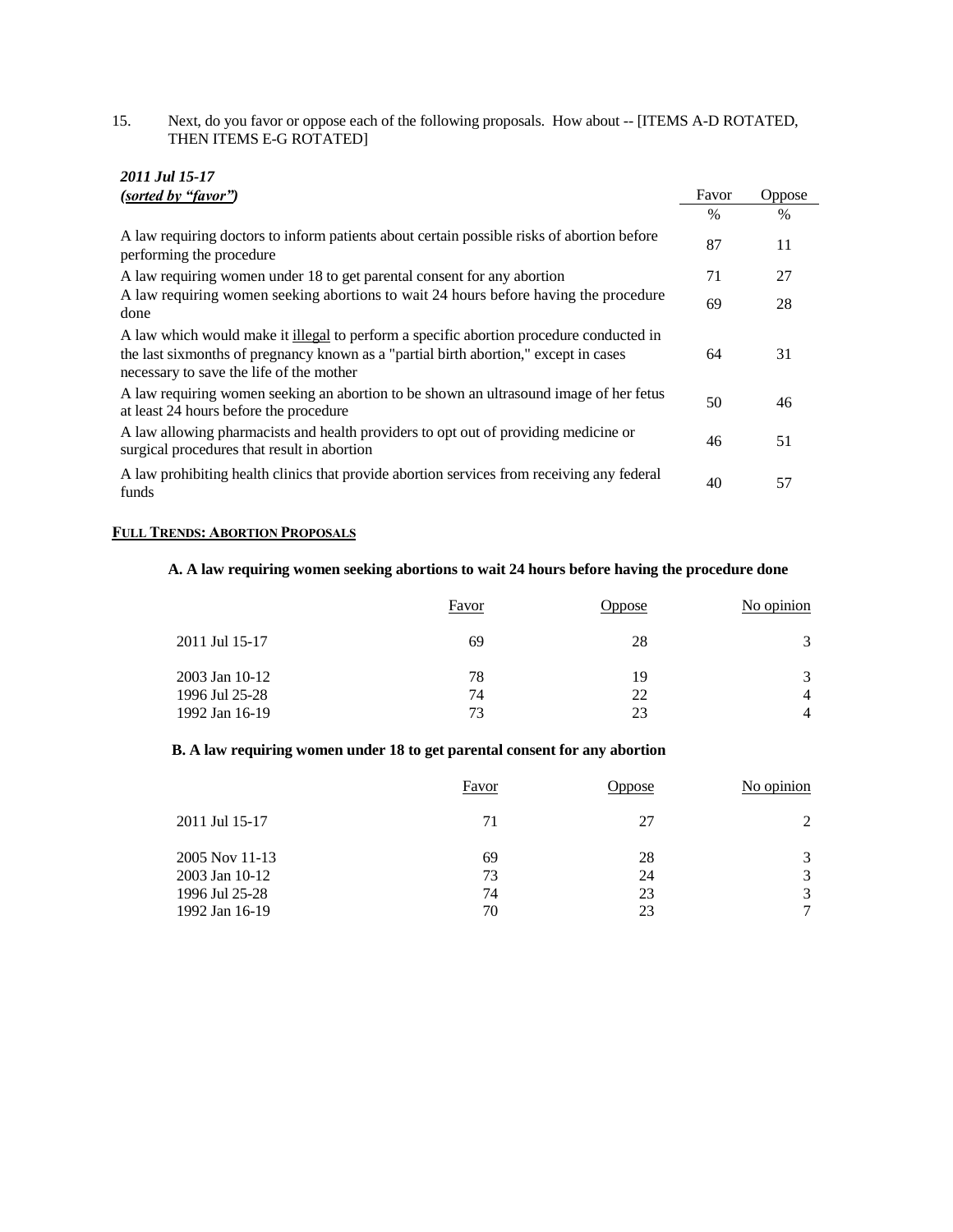#### **Q.15 (ABORTION PROPOSALS) CONTINUED**

**C. A law which would make it illegal to perform a specific abortion procedure conducted in the last six months of pregnancy known as a "partial birth abortion," except in cases necessary to save the life of the mother**

|                     | <b>Favor</b> | <b>Oppose</b> | No opinion |
|---------------------|--------------|---------------|------------|
| 2011 Jul 15-17      | 64           | 31            |            |
| 2003 Jan 10-12      | 70           | 25            |            |
| 2000 Oct 25-28 ^    | 63           | 35            | 2          |
| 2000 Mar 30-Apr 2 † | 66           | 29            |            |
| 2000 Jan 13-16      | 64           | 31            |            |
| 1999 Apr 30-May 2 † | 61           | 34            |            |
| 1998 Jan 16-18 †    | 61           | 36            | 3          |
| 1997 Mar 24-26 †    | 55           | 40            |            |
| 1996 Apr 25-28 ^    | 57           | 39            |            |

^ WORDING: I am going to read several propositions that would prohibit and make illegal certain activities. Would you vote... for or against a law which would make it illegal to perform a specific abortion procedure conducted in the last six months of pregnancy known as a 'partial birth abortion,' except in cases necessary to save the life of the mother?

† WORDING: If you could vote on this issue directly, would you vote for or against the following: a law which would make it illegal to perform a specific abortion procedure conducted in the last six months of pregnancy known as a "partial birth abortion," except in cases necessary to save the life of the mother?

#### **D. A law requiring doctors to inform patients about certain possible risks of abortion before performing the procedure**

|                | Favor | <b>Jppose</b> | No opinion |
|----------------|-------|---------------|------------|
| 2011 Jul 15-17 |       |               |            |

#### **E. A law prohibiting health clinics that provide abortion services from receiving any federal funds**

|                | Favor | Oppose | No opinion |
|----------------|-------|--------|------------|
| 2011 Jul 15-17 | 40    |        | $\sim$     |

**F. A law allowing pharmacists and health providers to opt out of providing medicine or surgical procedures that result in abortion**

|                | <u>Favor</u> | Jppose | No opinion |
|----------------|--------------|--------|------------|
| 2011 Jul 15-17 | 46           |        |            |

**G. A law requiring women seeking an abortion to be shown an ultrasound image of her fetus at least 24 hours before the procedure**

|                | Favor<br><u> The Communication of the Communication of the Communication of the Communication of the Communication of the Communication of the Communication of the Communication of the Communication of the Communication of the Commun</u> | Jppose | No opinion |
|----------------|-----------------------------------------------------------------------------------------------------------------------------------------------------------------------------------------------------------------------------------------------|--------|------------|
| 2011 Jul 15-17 |                                                                                                                                                                                                                                               | 46     | ⌒          |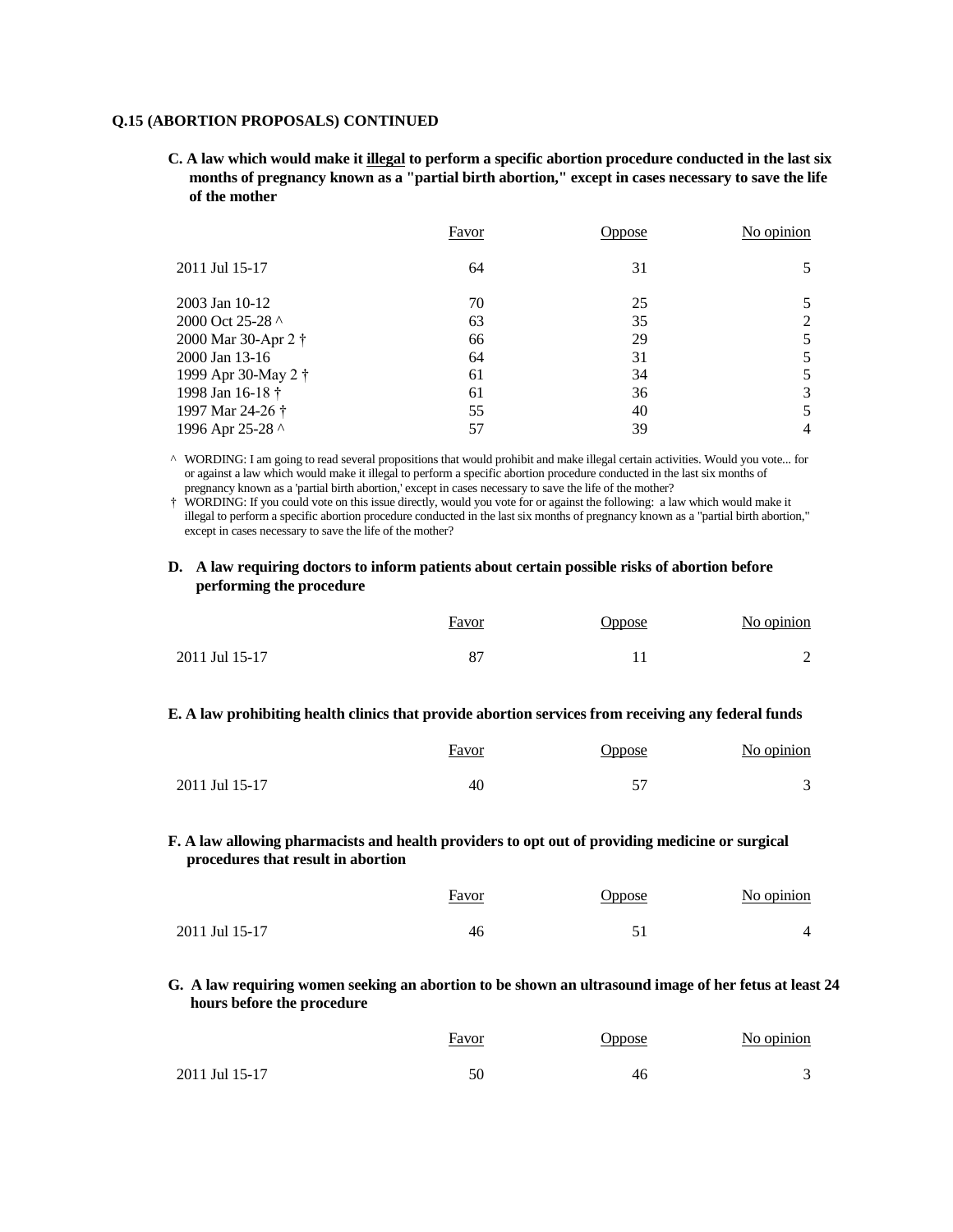Finally,

### 16. With respect to the abortion issue, would you consider yourself to be pro-choice or pro-life?

### *Trend from polls where pro-life/pro-choice was asked following question on legality of abortion.*

|    |            | Mixed/         | Don't know                                                                                                 |                                                  |
|----|------------|----------------|------------------------------------------------------------------------------------------------------------|--------------------------------------------------|
|    |            |                |                                                                                                            |                                                  |
|    |            |                |                                                                                                            | No opinion                                       |
| 47 | 47         | $\mathfrak{2}$ | 3                                                                                                          | 1                                                |
| 46 | 48         | $\overline{c}$ | 3                                                                                                          | $\sqrt{2}$                                       |
| 49 | 45         | 3              | $\overline{2}$                                                                                             |                                                  |
| 45 | 47         | $\overline{c}$ | 4                                                                                                          | $\frac{2}{3}$                                    |
| 46 | 47         | 3              | $\overline{c}$                                                                                             | $\overline{c}$                                   |
| 42 | 51         | $\overline{c}$ | 4                                                                                                          | $\mathbf{1}$                                     |
| 50 | 44         | $\mathbf{1}$   | $\overline{c}$                                                                                             | $\overline{c}$                                   |
| 49 | 45         | 3              | $\overline{2}$                                                                                             | $\frac{2}{3}$                                    |
| 51 | 41         | 4              | $\overline{2}$                                                                                             |                                                  |
| 48 | 44         | 3              | 3                                                                                                          | $\overline{c}$                                   |
| 49 | 44         |                | 3                                                                                                          | $\overline{c}$                                   |
| 48 | 45         |                | 3                                                                                                          | $\mathbf{1}$                                     |
| 48 | 45         |                | 4                                                                                                          | 1                                                |
| 47 | 46         |                | 3                                                                                                          | 1                                                |
| 46 | 46         |                |                                                                                                            | $\sqrt{2}$                                       |
| 48 | 42         | $\overline{4}$ | 4                                                                                                          | $\overline{c}$                                   |
| 47 | 41         | $\overline{4}$ | 6                                                                                                          | $\frac{2}{3}$                                    |
| 48 | 43         | $\overline{c}$ | 4                                                                                                          |                                                  |
| 48 | 42         |                | 4                                                                                                          | 3                                                |
| 48 | 45         |                | $\overline{c}$                                                                                             | $\overline{c}$                                   |
| 51 | 40         |                |                                                                                                            | $\overline{\mathbf{3}}$                          |
| 47 | 44         |                | 3                                                                                                          | 3                                                |
| 53 | 36         | 5              | 3                                                                                                          | 3                                                |
| 56 | 33         |                | 3                                                                                                          | 3                                                |
|    | Pro-choice | Pro-life       | Neither<br>(vol.)<br>$\overline{2}$<br>3<br>$\overline{c}$<br>3<br>$\overline{3}$<br>3<br>3<br>3<br>3<br>5 | what terms<br>mean (vol.)<br>3<br>$\overline{3}$ |

*Q.16 continued on next page*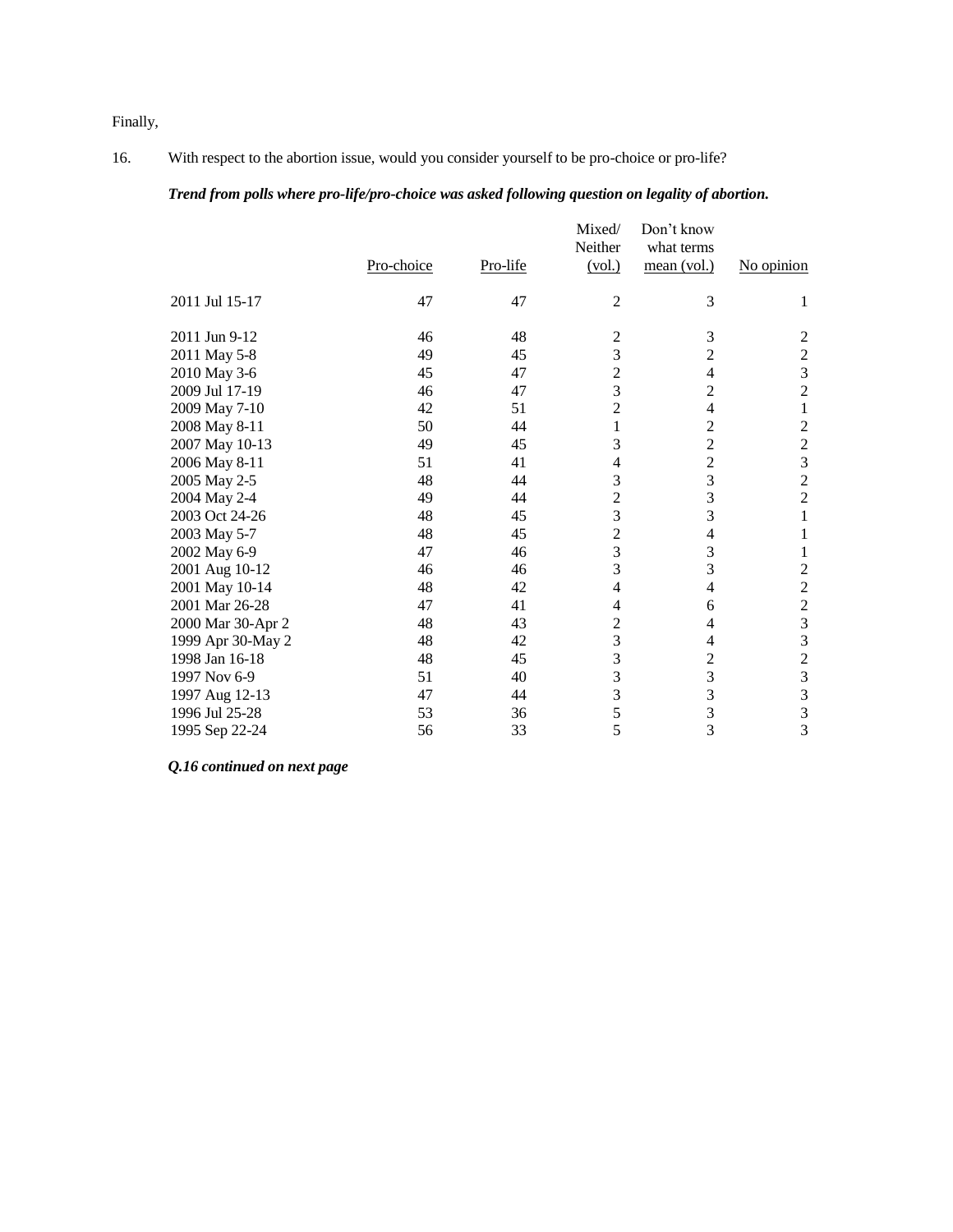# **Q.16 (ABORTION SELF-IDENTIFICATION) CONTINUED**

*Trend from polls where pro-life/pro-choice was asked as a stand-alone question.* 

|                |            |          | Mixed/<br>Neither | Don't know<br>what terms |                |
|----------------|------------|----------|-------------------|--------------------------|----------------|
|                | Pro-choice | Pro-life | (vol.)            | mean (vol.)              | No opinion     |
| 2010 Mar 26-28 | 45         | 46       | 4                 | 2                        | 3              |
| 2009 Nov 20-22 | 48         | 45       | 2                 | 2                        | 3              |
| 2008 Sep 5-7   | 51         | 43       | $\overline{2}$    |                          | 3              |
| 2007 Jun 11-14 | 51         | 43       | 2                 |                          | 2              |
| 2007 Jun 1-3   | 52         | 39       | $\overline{4}$    |                          | 2              |
| 2006 Jan 6-8   | 53         | 42       |                   |                          | $\overline{2}$ |
| 2005 Aug 28-30 | 54         | 38       | 3                 |                          | 3              |
| 2005 Jul 22-24 | 51         | 42       | 3                 | 3                        |                |
| 2004 Oct 14-16 | 52         | 41       | 2                 | 3                        | 2              |
| 2001 Aug 3-5   | 52         | 39       | $\overline{4}$    | 3                        | 2              |
| 2001 Jul 10-11 | 50         | 40       | 4                 |                          | 3              |
| 2001 Feb 9-11  | 55         | 38       | 5                 |                          |                |
| 2000 Oct 6-9   | 47         | 45       | 3                 |                          | 3              |
| 2000 Jul 14-16 | 50         | 40       | 4                 |                          | 4              |
| 1996 Jul 18-21 | 48         | 40       | 5                 |                          | 3              |
| 1996 Mar 15-17 | 56         | 37       | 3                 | 2                        | 2              |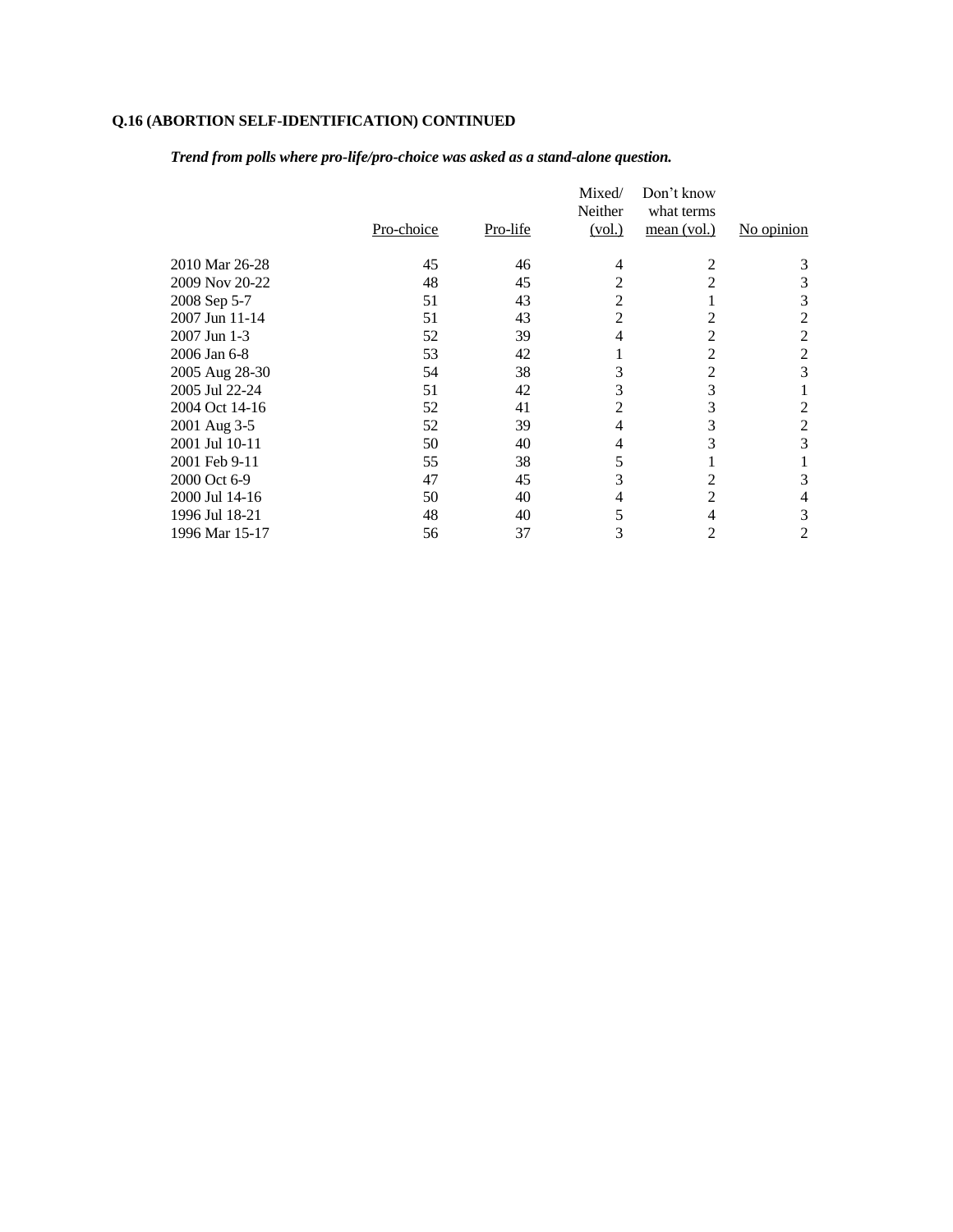## **GALLUP NEWS SERVICE**

# **JUNE WAVE 1**

#### **-- FINAL TOPLINE --**

Timberline: 927922  $G: 809$ Princeton Job #: 11-06-011

> Jeff Jones, Lydia Saad June 9-12, 2011

**Results are based on telephone interviews conducted June 9-12, 2011 with a random sample of –1,020—adults, aged 18+, living in all 50 U.S. states and the District of Columbia.** 

**For results based on the total sample of national adults, one can say with 95% confidence that the margin of error is ±4 percentage points.**

**For results based on the sample of –524—national adults in Form A and –496—national adults in Form B, the maximum margins of sampling error are ±5 percentage points.**

**For results based on the sample of –914— registered voters, the maximum margin of sampling error is ±4 percentage points.**

**Interviews are conducted with respondents on landline telephones and cellular phones, with interviews conducted in Spanish for respondents who are primarily Spanish-speaking. Each sample includes a minimum quota of 400 cell phone respondents and 600 landline respondents, with additional minimum quotas among landline respondents for gender within region. Landline numbers are chosen at random among listed telephone numbers, cell phone numbers are selected using random-digit dial methods. Landline respondents are chosen at random within each household on the basis of which member had the most recent birthday.** 

**Samples are weighted by gender, age, race, Hispanic ethnicity, education, region, adults in the household, and phone status (cell phone only/landline only/both, having an unlisted landline number, and being cell phone mostly). Demographic weighting targets are based on the March 2010 Current Population Survey figures for the age 18+ non-institutionalized population living in U.S. telephone households. All reported margins of sampling error include the computed design effects for weighting and sample design.** 

**In addition to sampling error, question wording and practical difficulties in conducting surveys can introduce error or bias into the findings of public opinion polls.**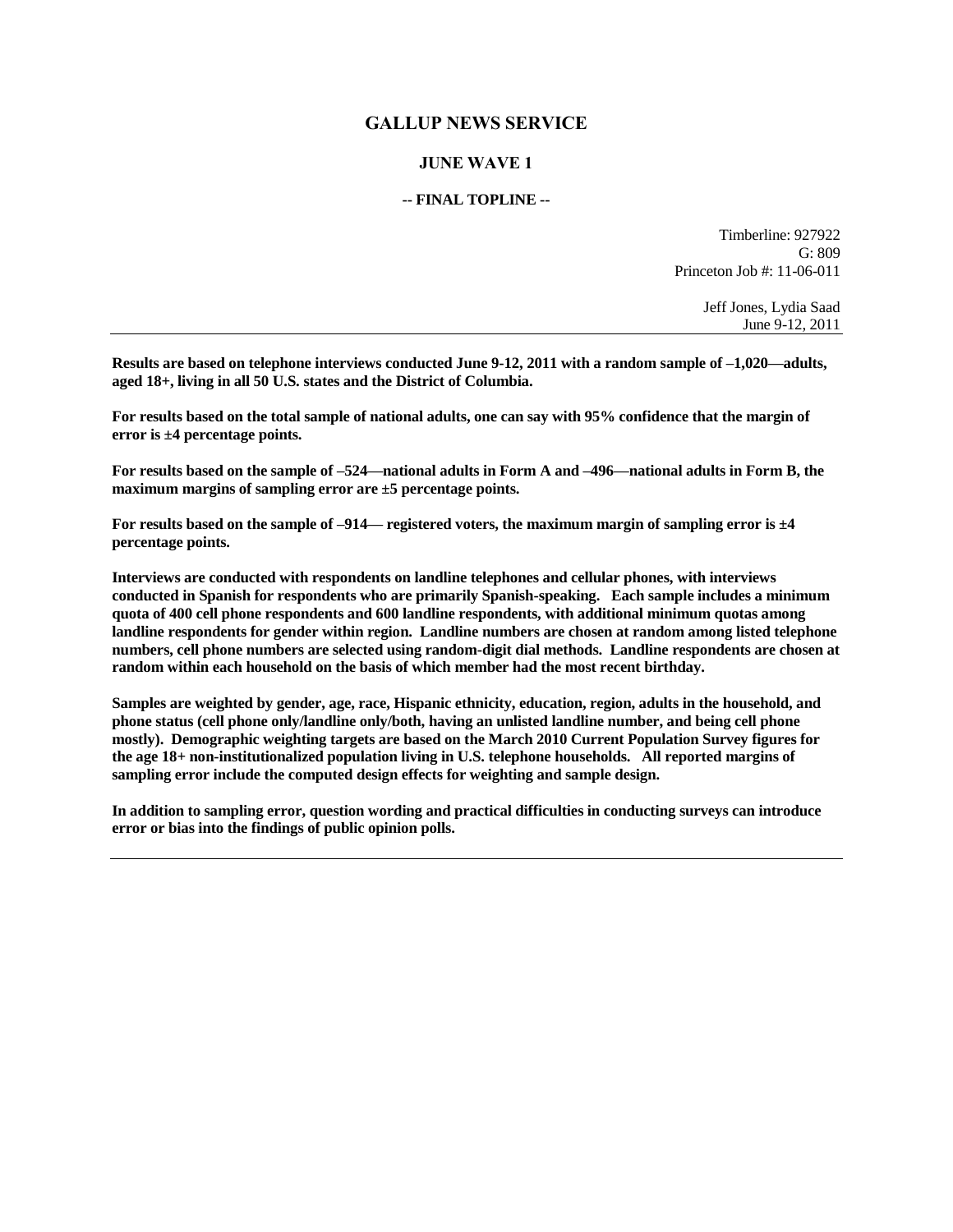20. Now I am going to read some specific situations under which an abortion might be considered. For each one, please say whether you think abortion should be legal in that situation, or illegal. How about -- [RANDOM ORDER]

| 2011 Jun 9-12                                                   | Should be | Should be |
|-----------------------------------------------------------------|-----------|-----------|
| (sorted by "should be legal")                                   | legal     | illegal   |
|                                                                 | $\%$      | %         |
| When the woman's life is endangered                             | 83        | 13        |
| When the woman's physical health is endangered                  | 82        | 15        |
| When the pregnancy was caused by rape or incest                 | 75        | 22        |
| When the woman's mental health is endangered                    | 61        | 35        |
| When there is evidence that the baby may be mentally impaired   | 51        | 46        |
| When there is evidence that the baby may be physically impaired | 50        | 45        |
| When the woman or family cannot afford to raise the child       | 36        | 62        |

#### **FULL RESULTS AND TRENDS:**

#### **A. When the woman's life is endangered**

|                                                      | Should be legal | Should be illegal | Depends (vol.) | No opinion |
|------------------------------------------------------|-----------------|-------------------|----------------|------------|
| 2011 Jun 9-12                                        | 83              | 13                |                |            |
| 2003 Jan 10-12<br>2000 Mar30-Apr 2<br>1996 Jul 25-26 | 85<br>84<br>88  | 11<br>12          |                |            |

### **B. When the woman's physical health is endangered**

|                  | Should be legal | Should be illegal | Depends (vol.) | No opinion |
|------------------|-----------------|-------------------|----------------|------------|
| 2011 Jun 9-12    | 82              |                   |                |            |
| 2003 Jan 10-12   | 77              |                   |                |            |
| 2000 Mar30-Apr 2 | 81              | 15                |                |            |
| 1996 Jul 25-26   | 82              |                   |                |            |

#### **C. When the woman's mental health is endangered**

|                                    | Should be legal | Should be illegal | Depends (vol.) | No opinion |
|------------------------------------|-----------------|-------------------|----------------|------------|
| 2011 Jun 9-12                      | 61              | 35                |                |            |
| 2003 Jan 10-12<br>2000 Mar30-Apr 2 | 63<br>64        | 32<br>29          |                |            |
| 1996 Jul 25-26                     | 66              | 27                |                |            |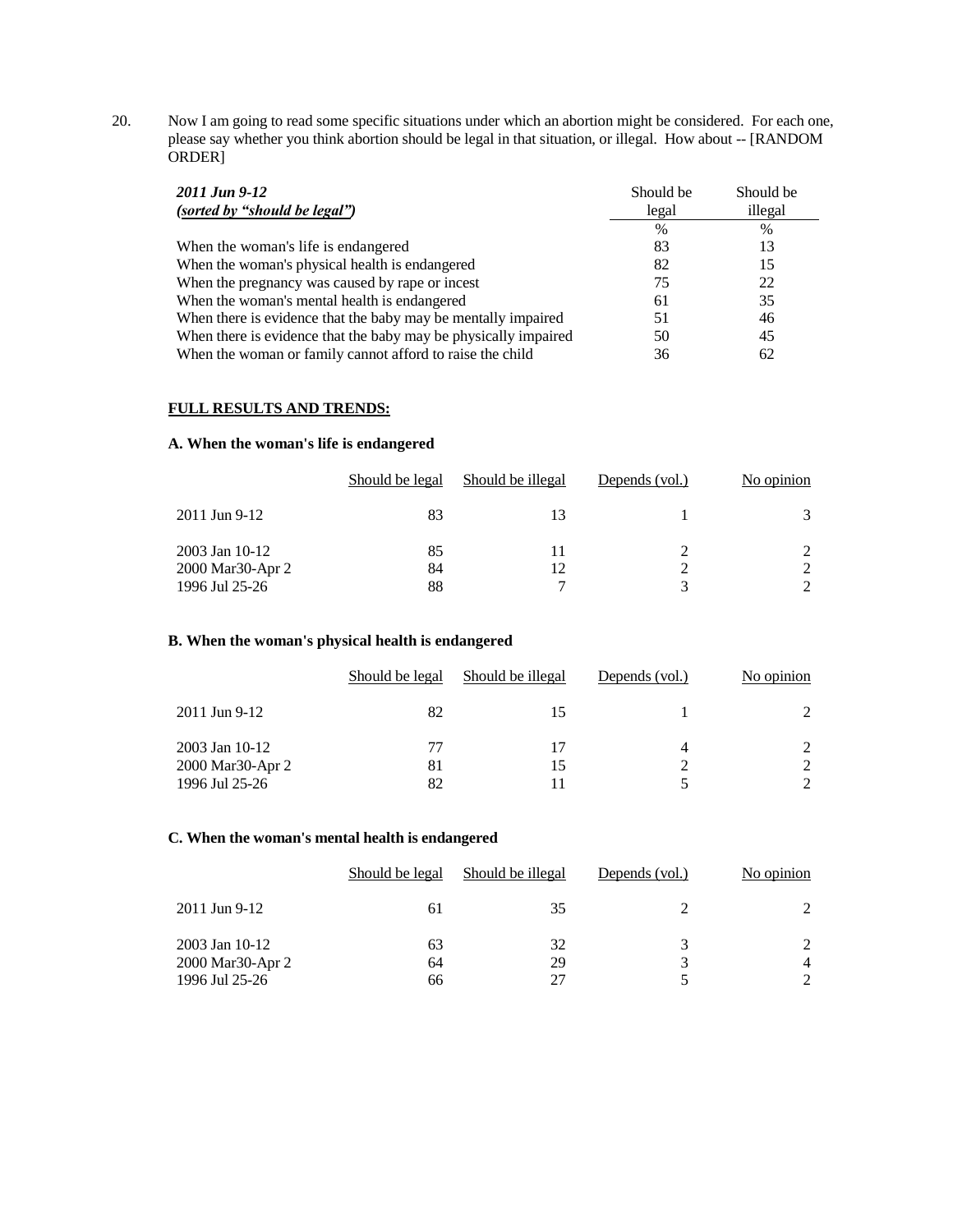# **Q.20 (SITUATIONS IN WHICH ABORTION SHOULD BE LEGAL) CONTINUED**

### **D. When there is evidence that the baby may be physically impaired**

|                  | Should be legal | Should be illegal | Depends (vol.) | No opinion |
|------------------|-----------------|-------------------|----------------|------------|
| 2011 Jun 9-12    | 50              | 45                |                |            |
| 2003 Jan 10-12   | 56              | 37                |                | 3          |
| 2000 Mar30-Apr 2 | 53              | 39                |                | 3          |
| 1996 Jul 25-26   | 53              | 37                |                | 3          |

### **E. When there is evidence that the baby may be mentally impaired**

|                  | Should be legal | Should be illegal | Depends (vol.) | No opinion |
|------------------|-----------------|-------------------|----------------|------------|
| 2011 Jun 9-12    | 51              | 46                |                |            |
| $2003$ Jan 10-12 | 55              | 39                |                |            |
| 2000 Mar30-Apr 2 | 53              | 40                |                |            |
| 1996 Jul 25-26   | 54              | 36                | ⇁              |            |

### **F. When the pregnancy was caused by rape or incest**

|                                                        | Should be legal | Should be illegal | Depends (vol.) | No opinion |
|--------------------------------------------------------|-----------------|-------------------|----------------|------------|
| 2011 Jun 9-12                                          | 75              | 22                |                |            |
| $2003$ Jan 10-12<br>2000 Mar30-Apr 2<br>1996 Jul 25-26 | 76<br>78<br>77  | 19<br>19<br>18    |                |            |

### **G. When the woman or family cannot afford to raise the child**

|                  | Should be legal | Should be illegal | Depends (vol.) | No opinion |
|------------------|-----------------|-------------------|----------------|------------|
| 2011 Jun 9-12    | 36              | 61                |                |            |
| 2003 Jan 10-12   | 35              | 61                |                |            |
| 2000 Mar30-Apr 2 | 34              | 62                |                |            |
| 1996 Jul 25-26   | 32              | 62                |                |            |